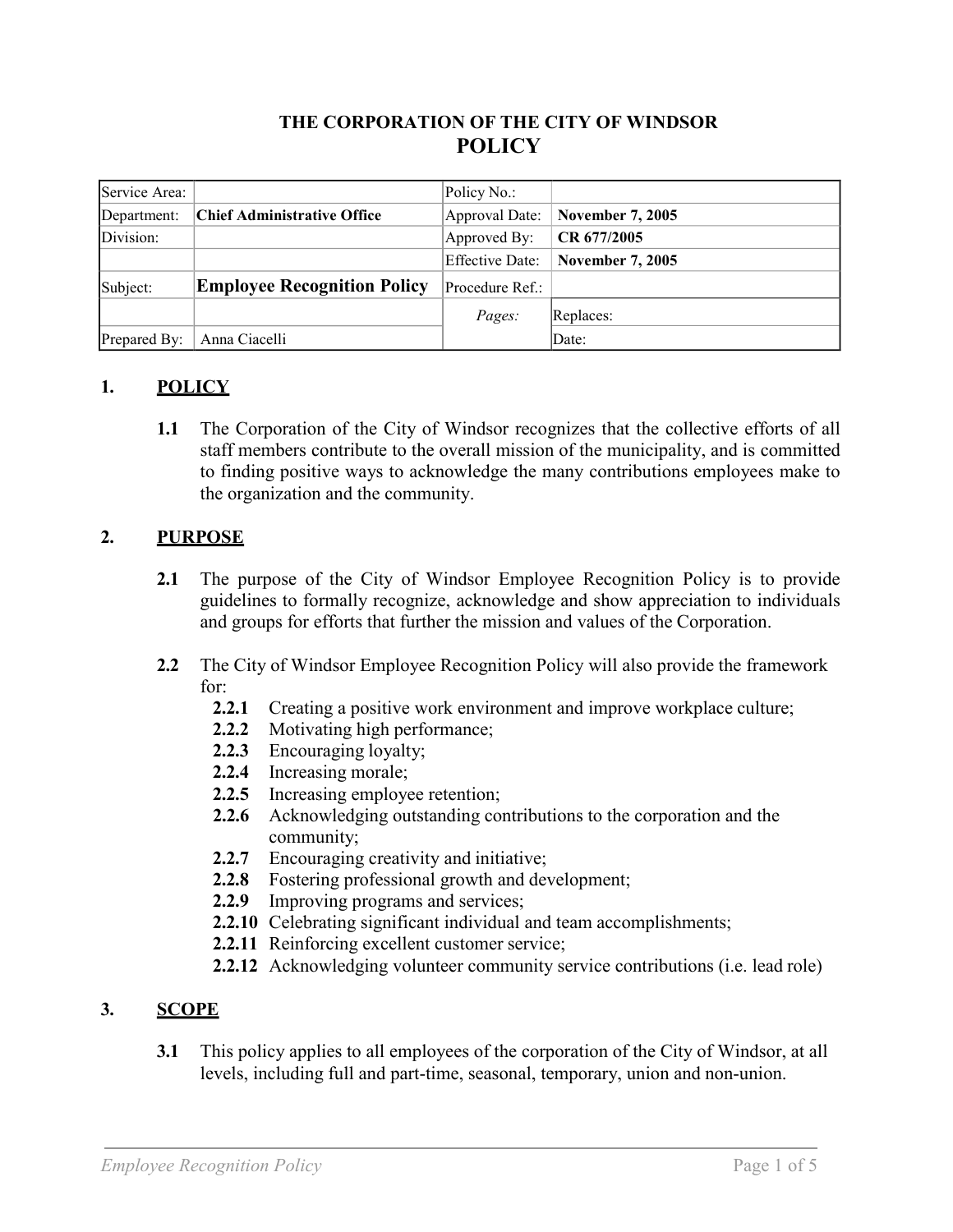#### **4. RESPONSIBILITY**

- **4.1** City Council is responsible for approving the expenditure of funds to support the program through the creation of an Employee Recognition account as part of the budget of the Chief Administrative Officer.
- **4.2** The Chief Administrative Officer is responsible for the efficient and effective operation of the program through the appointment of a Staff Appreciation and Recognition Committee Chair of an ongoing committee consisting of a broad representation from across the corporation.
- **4.3** The Staff Appreciation and Recognition Committee Chair will have a reporting relationship with a designate from Human Resources to obtain information on various employment related aspects.
- **4.4** The Staff Appreciation & Recognition Committee is responsible for:
	- **4.4.1** Making recommendations as to what acts, behaviours or accomplishments should be formally recognized;
	- **4.4.2** Making recommendations as to the appropriate form of acknowledgment for identified categories;
	- **4.4.3** Developing performance measures to ensure accountability and continuous improvement;
	- **4.4.4** Monitoring and tracking the Program's progress;
	- **4.4.5** Promoting informal Employee Recognition efforts corporately;
	- **4.4.6** Working collaboratively with different departments to plan and facilitate numerous recognition events, activities and celebrations to support the goals and objectives of corporate employee appreciation and recognition.
- **4.5** The Staff Appreciation and Recognition Award Committee will evaluate all award nominations.

### **5. GOVERNING RULES AND REGULATIONS**

**5.1** The Staff Appreciation and Recognition Committee Terms of Reference are attached as Appendix A.

### **6. RECORDS, FORMS AND ATTACHMENTS**

**6.1** All guidelines will comply with current existing City of Windsor Policies.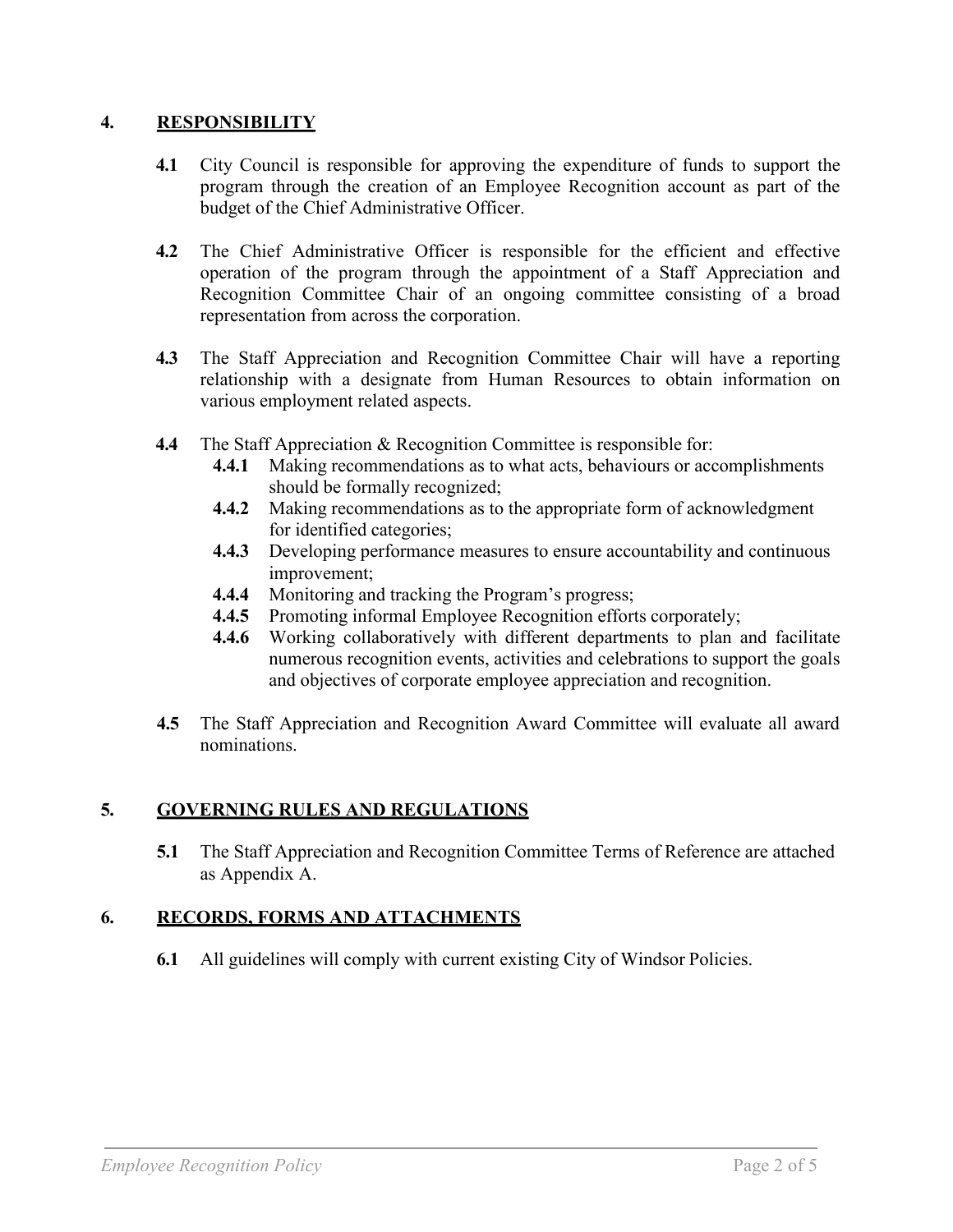

## **PURPOSE**

The **STAR Committee** will make recommendations as to what acts, behaviours or accomplishments should be formally recognized.

The **STAR Committee** will make recommendations as to the appropriate form of acknowledgement for identified categories.

The **STAR Committee** will develop performance measures to ensure accountability and continuous improvement.

The **STAR Committee** will monitor and track the Program's progress.

The **STAR Committee** will promote informal employee recognition efforts corporately.

The **STAR Committee** will work collaboratively with different departments to plan and facilitate numerous recognition events, activities and celebrations to support the goals and objectives of corporate employee appreciation and recognition.

## **MEMBERSHIP & TERMS**

The **STAR Committee** will consist of a minimum of 8 members across departments with varying job functions. Should committee membership fall below 8, recruitment for new members will take place. A representative from Human Resources will be mandatory. In addition, members will belong to various unions and associations, which may include:

- CANUE
- CUPE Local 543
- CUPE Local 82
- ONA
- WPFFA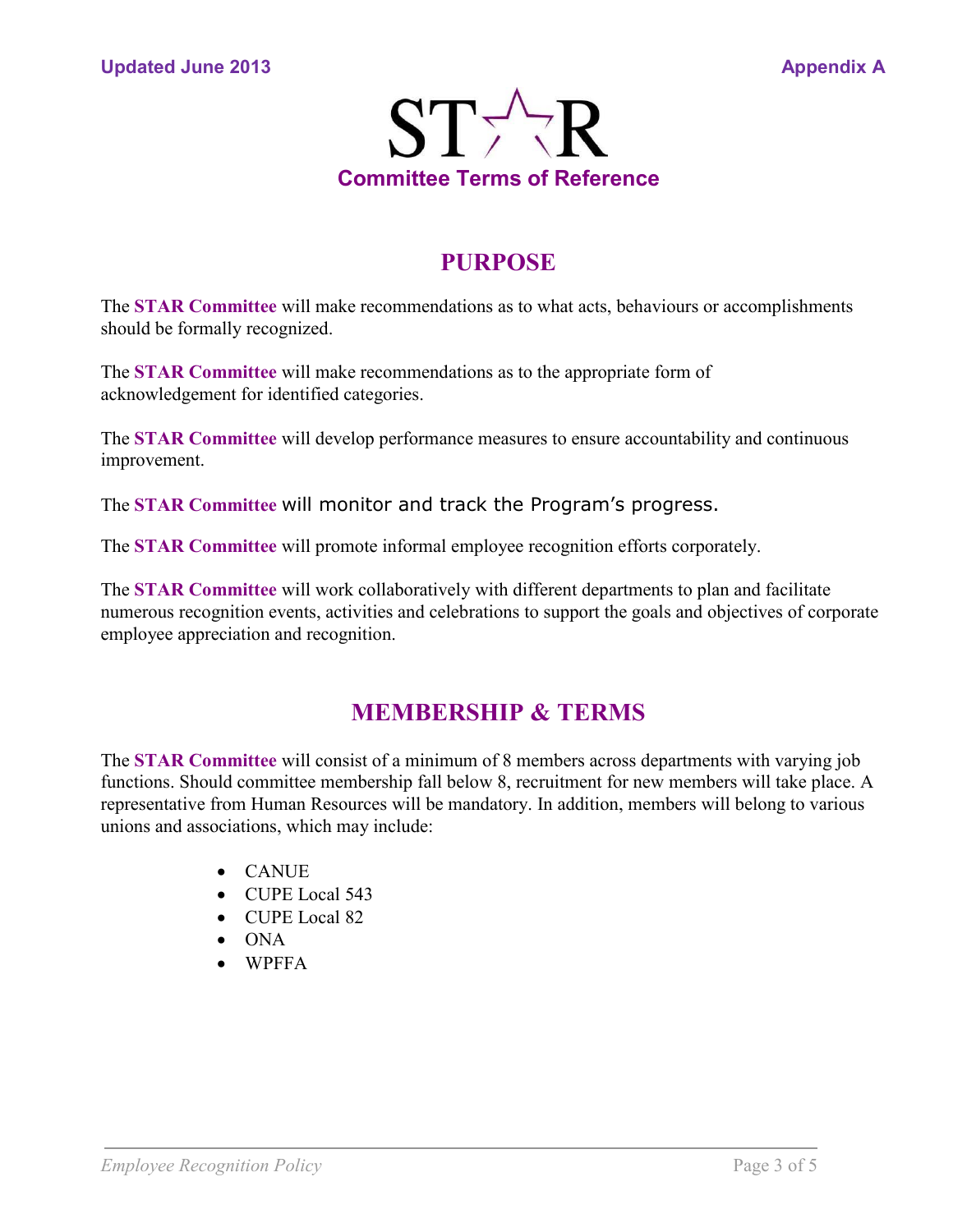

Membership terms will be for 1 year and renewable each year.

In the event that a member cannot complete his or her term, an alternate may be appointed to complete the term.

Following 3 consecutive missed meetings, committee members will be contacted by the Chair to determine continued interest and participation on the committee. After missing 4 consecutive meetings a replacement may be recruited at the direction and with the support of the majority of the Committee.

Executive Members shall commit to at least a 1 year term of office. Executive positions include:

- Chair/Vice-Chair Or Alternatively 2 Co-Chairs
- Secretary
- Past Chair

Committee membership will be reviewed each March. During this time members will be renewed, the Executive nominated and new members recruited as required. Where there is only one incumbent for Executive positions, the incumbent will be acclaimed for another year term. If there is more than one member who expresses interest in an Executive position, a ballot will be cast. The method and timing of the ballot will be determined by majority vote of the Committee.

For current membership and terms, see STAR Committee *Membership List*